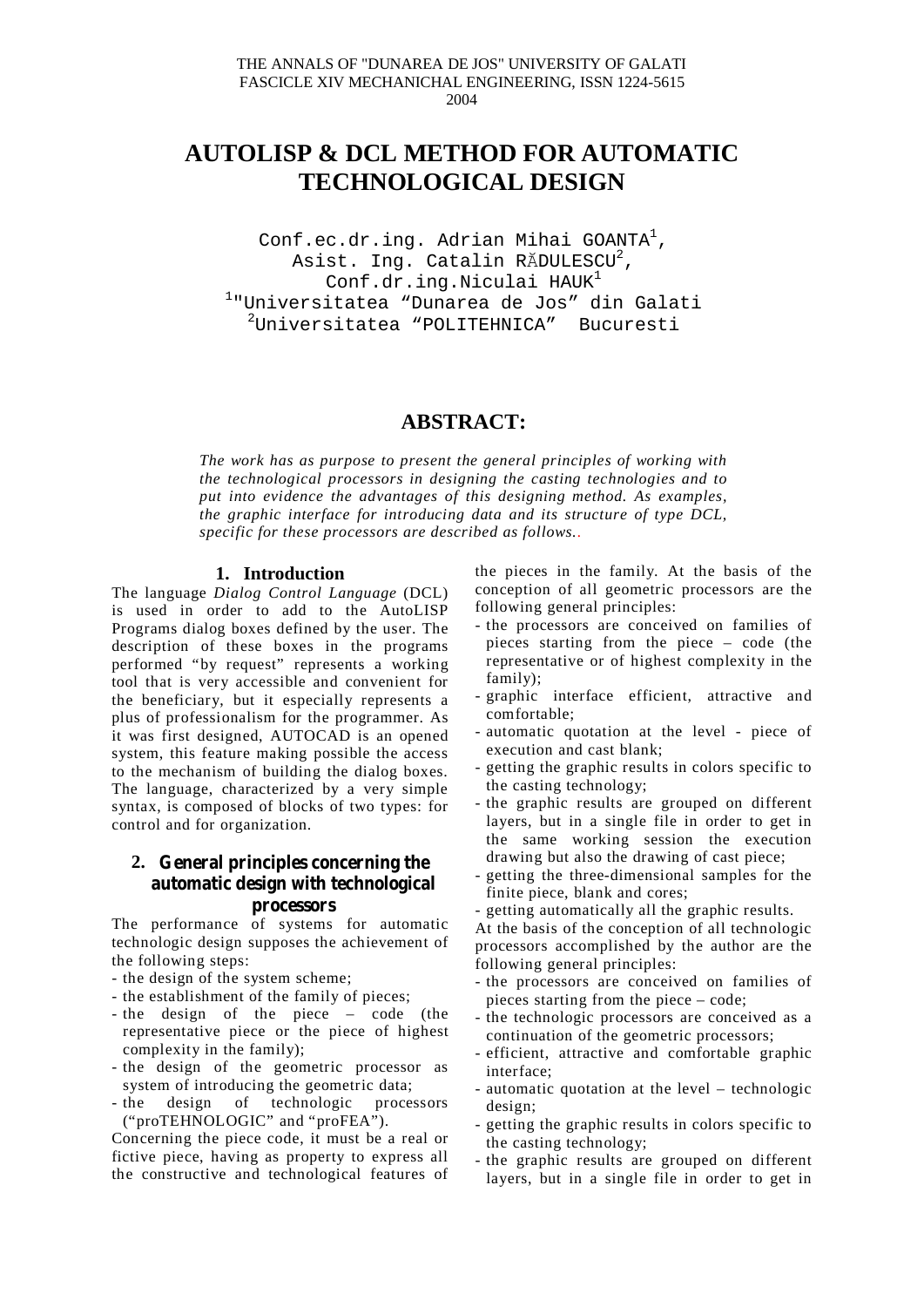the same working session the execution drawing but also the drawing of assembled piece;

- getting three-dimensional samples for casting network, whistlers, feeding head, casting mould parts and casting frames;
- getting the technological drawing and of

 assembled shape for the family of pieces for which they were conceived;

- getting automatically all the graphic results. The block scheme of a working session with the technological processors is described in the figure 1.



Figure 1. Block scheme of a working session with technological processors

In case of a cast triangular flange data of entrance into the geometric processor are the following:

- external radius of the flange' s pipe (r1);
- internal pipe' s radius (r2);
- radius of disposal of the flange' s holes (r3);
- radius of flange' s holes (r4);
- radius of connection between neck and pipe  $(r5)$
- value of the tension, stress vertical in the point 1 (Bi);
- value of the tension, stress horizontal in the point I (Ai);
- total length of the flange (L);
- neck length (H);
- roughness on each surface apart;
- addition at casting according to SR ISO 8062 – 95
- radius of connection of the cast blank; Data of output are the following:
- drawing of execution of the triangular flange;
- drawing of cast piece;
- drawing the cores and tracing the plan of separation between mould parts;
- the three-dimensional sample of the finite piece;
- the three-dimensional sample of the cast blank and core.
	- **3. Description and graphic interface of the processors "proTEHNOLOGIC"**

Data of input (insertion) in the processors of type "proTEHNOLOGIC" are the following:

- data of output from the according geometric processor "proGRAFICA" regarding the position of points that occur while making the orthogonal projections or the threedimensional samples;

- blank' s volume expressed in mm3;
- volume mass of cast iron in Kg/dm3;
- height of the funnel' s stand (foot) that is also the height of the casting frame;
- ration of convergence feeder collector;
- ratio of convergence feeder funnel' s stand (foot);
- option for whistlers;
- option for feeding head.

The program DCL used for processing data from the user has the following structure: DIALOG

> | -ROW | |-BOXED\_COLUMN  $\perp$  **IMAGE**

| تتاب في المس<br>-BOXED COLUMN |
|-------------------------------|
|                               |
| -EDIT BOX                     |
| -EDIT BOX                     |
| -EDIT BOX                     |
| -EDIT BOX                     |
| I-EDIT BOX                    |
| $\mid$ - ROW                  |
| - BOXED_COLUMN                |
| $\mid$ - TOGGLE               |
| - BOXED COLUMN                |
| - TOGGLE                      |
| -ROW                          |
| -BOXED_COLUMN                 |
| -IMAGE                        |
| -BUTON (OK)                   |
| -BUTON (CANCEL)               |

Data of output from the processors of type "proTEHNOLOGIC" are the following: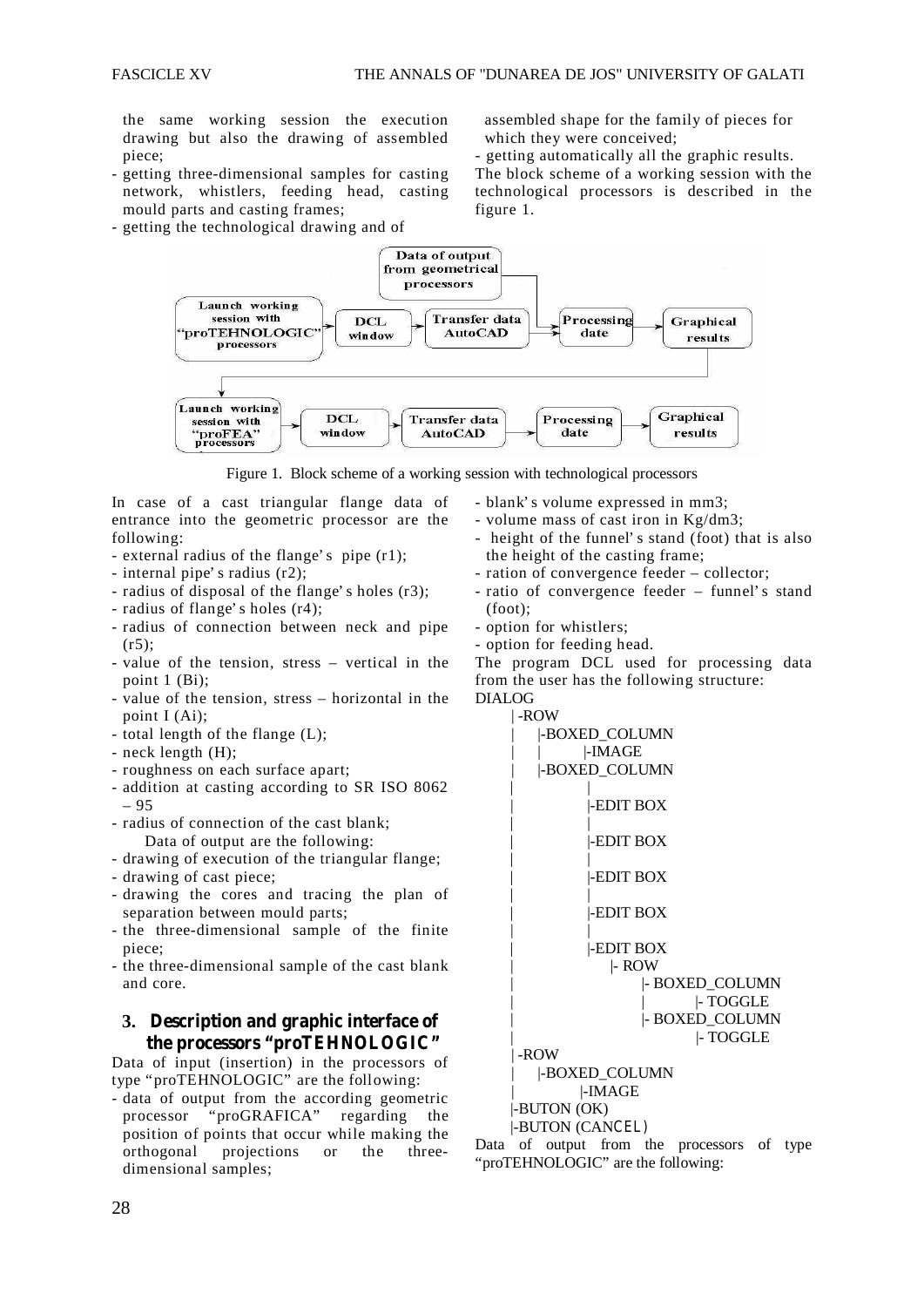- technologic drawing of bushed bearing, including the casting network, whistlers and feeding head;
- sample 3D of the casting funnel;
- sample 3D of slag collector;

- sample 3D of whistlers and feeding head; The graphic interface generated by the according program DCL is presented in the figure 2:

- sample 3D of the feeders ;

|                                                                                                                                            | PROCESOR TEHNOLOGIC DE TURNARE                             |                                                      |                                                     |                                 |                                          |  |                                    |  |  |                                                  |  |  |        |  |                                                       |    | $\vert x \vert$ |
|--------------------------------------------------------------------------------------------------------------------------------------------|------------------------------------------------------------|------------------------------------------------------|-----------------------------------------------------|---------------------------------|------------------------------------------|--|------------------------------------|--|--|--------------------------------------------------|--|--|--------|--|-------------------------------------------------------|----|-----------------|
| TIPUL PALNIEI DE TURNARE<br>DATE NECESARE PROCESARII GRAFICE                                                                               |                                                            |                                                      |                                                     |                                 |                                          |  |                                    |  |  |                                                  |  |  |        |  |                                                       |    |                 |
|                                                                                                                                            |                                                            |                                                      | l0.<br>Volumul semifabricatului in mm3 (vol):       |                                 |                                          |  |                                    |  |  |                                                  |  |  |        |  |                                                       |    |                 |
|                                                                                                                                            |                                                            | In.<br>Masa volumica a fontei turnate Kg/dm3 (ro):   |                                                     |                                 |                                          |  |                                    |  |  |                                                  |  |  |        |  |                                                       |    |                 |
|                                                                                                                                            |                                                            | Inaltimea piciorului palniei[Inaltimea ramei] in mm: |                                                     |                                 |                                          |  |                                    |  |  |                                                  |  |  |        |  |                                                       |    |                 |
|                                                                                                                                            |                                                            |                                                      | Raport convergenta alimentator-colector zqurafrc1): |                                 |                                          |  |                                    |  |  |                                                  |  |  |        |  |                                                       |    |                 |
|                                                                                                                                            |                                                            |                                                      |                                                     |                                 |                                          |  |                                    |  |  |                                                  |  |  |        |  |                                                       |    |                 |
| Raport convergenta alimentator-picior palnie(rc2):<br>- DACA DORITI RASUFLATOATOARE BIFATI CASETA -<br>DACA DORITI MASELOTE BIFATI CASETA- |                                                            |                                                      |                                                     |                                 |                                          |  |                                    |  |  |                                                  |  |  |        |  |                                                       |    |                 |
|                                                                                                                                            |                                                            |                                                      |                                                     |                                 | $\Box$ Maselote ?<br>$\Box$ Rasuflatori? |  |                                    |  |  |                                                  |  |  |        |  |                                                       |    |                 |
|                                                                                                                                            |                                                            |                                                      |                                                     |                                 |                                          |  |                                    |  |  |                                                  |  |  |        |  |                                                       |    |                 |
|                                                                                                                                            | EXTRAS DIN STAS 2890-81 - DIMENSIUNILE RAMELOR DE FORMARE. |                                                      |                                                     |                                 |                                          |  |                                    |  |  |                                                  |  |  |        |  |                                                       |    |                 |
|                                                                                                                                            |                                                            |                                                      |                                                     |                                 |                                          |  |                                    |  |  |                                                  |  |  |        |  |                                                       |    |                 |
|                                                                                                                                            |                                                            |                                                      |                                                     | DIMENSIUNILE RAMELOR DE FORMARE |                                          |  |                                    |  |  |                                                  |  |  |        |  |                                                       |    |                 |
|                                                                                                                                            | D                                                          |                                                      |                                                     |                                 | Н                                        |  |                                    |  |  |                                                  |  |  |        |  | E                                                     | d  |                 |
|                                                                                                                                            | 25040                                                      | 60                                                   | l80                                                 | 100   120   140   160           |                                          |  |                                    |  |  |                                                  |  |  |        |  | 330                                                   |    |                 |
|                                                                                                                                            | 300 40                                                     | 60                                                   | 80                                                  |                                 |                                          |  | 100 և 20 և 40 և 60 և 80            |  |  |                                                  |  |  |        |  | 380                                                   |    |                 |
|                                                                                                                                            | 35040                                                      | 60<br>k٥                                             | l80                                                 |                                 |                                          |  | 100    20    40    60    80    200 |  |  | 100    20    40    60    180    200    250       |  |  |        |  | 440                                                   |    |                 |
|                                                                                                                                            | 400<br>450                                                 |                                                      | lso<br>80                                           | 100                             |                                          |  |                                    |  |  | 120 140 160 180 200 250 300                      |  |  |        |  | 490 20<br>560                                         |    |                 |
|                                                                                                                                            | Б00                                                        |                                                      |                                                     |                                 |                                          |  |                                    |  |  | 100   20   40   60   80   200   250   300   350  |  |  |        |  | 615                                                   |    |                 |
|                                                                                                                                            | 600                                                        |                                                      |                                                     |                                 |                                          |  |                                    |  |  | 100    20    40    60    80    200    201    950 |  |  |        |  | 750                                                   |    |                 |
|                                                                                                                                            | 700                                                        |                                                      |                                                     |                                 |                                          |  |                                    |  |  | :20 140 160 180 200 250 300 550 400              |  |  |        |  | 850                                                   |    |                 |
|                                                                                                                                            | 800                                                        |                                                      |                                                     |                                 |                                          |  |                                    |  |  | 120 140 160 180 200 250 300 350 400              |  |  |        |  | 960                                                   |    |                 |
|                                                                                                                                            | 900                                                        |                                                      |                                                     |                                 |                                          |  |                                    |  |  |                                                  |  |  |        |  |                                                       | 24 |                 |
|                                                                                                                                            | 1000                                                       |                                                      |                                                     |                                 |                                          |  |                                    |  |  |                                                  |  |  |        |  | i4O i6O i8O 20O 25O 3OO 35O 40O 45O <mark>118O</mark> |    |                 |
|                                                                                                                                            |                                                            |                                                      |                                                     |                                 |                                          |  |                                    |  |  |                                                  |  |  |        |  |                                                       |    |                 |
|                                                                                                                                            |                                                            |                                                      |                                                     |                                 |                                          |  |                                    |  |  |                                                  |  |  |        |  |                                                       |    |                 |
|                                                                                                                                            |                                                            |                                                      |                                                     |                                 |                                          |  |                                    |  |  | 0K                                               |  |  | Cancel |  |                                                       |    |                 |

Figure 2. Dialog Box DCL for inserting data into the processors "proTEHNOLOGIC"

**4. Description and graphic interface of the processors "proFEA"**

Data of input (insertion) in the processors of type "FEA " are the following:

- data of output from the according geometric processor "proGRAFICA" regarding the position of points that occur while making the orthogonal projections or the threedimensional samples;
- data of output from the according processor "proTEHNOLOGIC" regarding the position of points that occur while making the orthogonal projection and the three-dimensional samples of the casting network, feeding heads, whistlers;
- inner diameter of the formation frame;
- distance between the elements of guidance fastening
- diameter of the elements of guidance fastening;
- option for simulation 3D of the formation frames;
- option for simulation 3D of the casting mould parts
- Output data from the processors type "proFEA" are the following:
- drawing of the assembled form;
- sample 3D of the inferior frame;
- sample 3D of the superior frame;
- sample 3D of the inferior mould part ;

- sample 3D of the superior mould part; The program DCL used for processing data from the user has the following structure:

#### DIALOG |

| -ROW                                                       |
|------------------------------------------------------------|
| -BOXED_COLUMN                                              |
| -IMAGE                                                     |
| -BOXED_COLUMN                                              |
| -EDIT BOX                                                  |
| -EDIT BOX                                                  |
| <b>EDIT BOX</b>                                            |
| -EDIT BOX                                                  |
| -EDIT BOX                                                  |
| - BOXED-ROW<br>$\mid$ - TOGGLE<br>- BOXED_ROW<br> - TOGGLE |
| -ROW<br>-BOXED_COLUMN<br> -IMAGE                           |